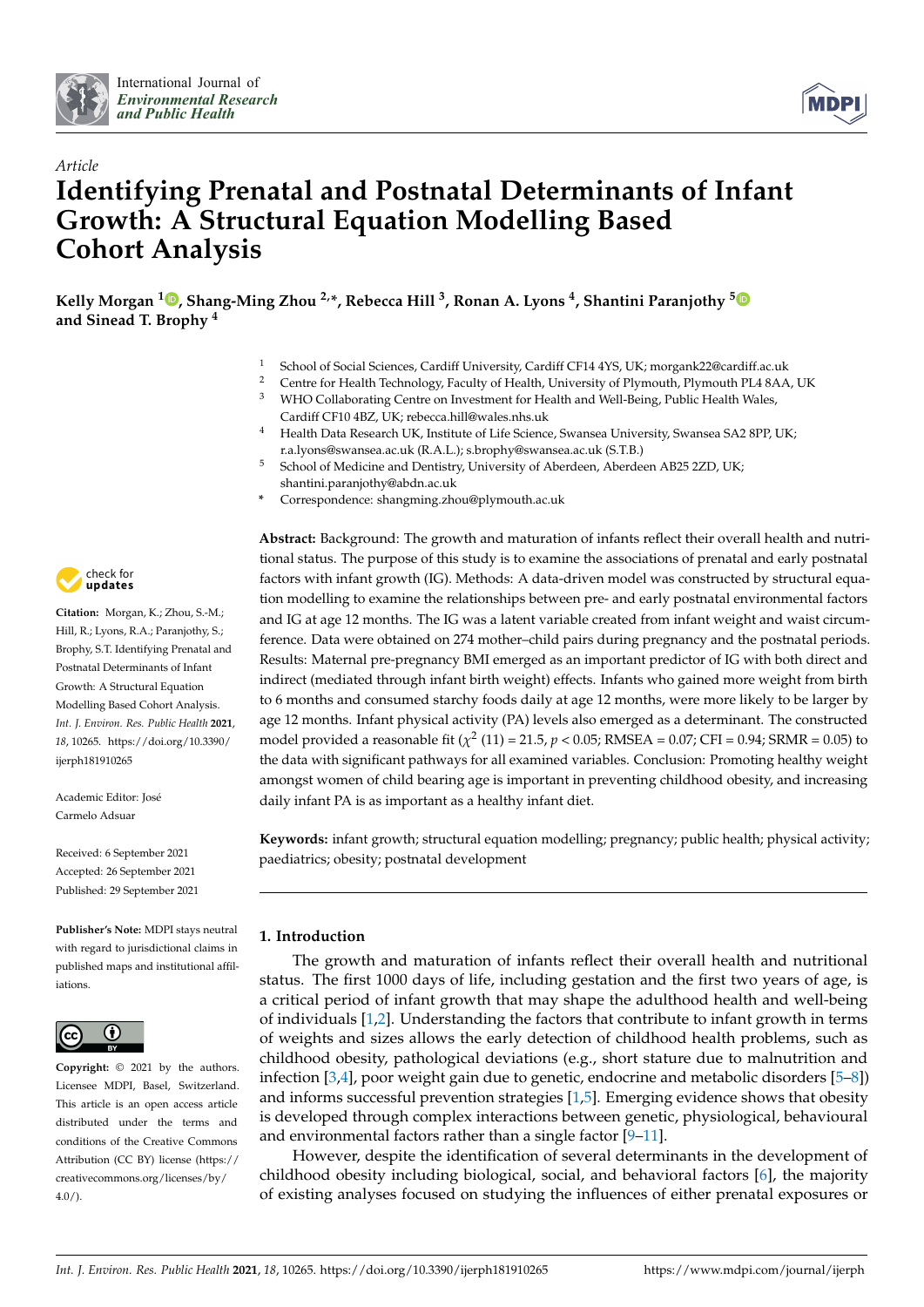postnatal exposures on infant growth and weight. Few studies have investigated the factors of joint prenatal and postnatal exposures and their interactions which may make an impact on infant growth [\[7\]](#page-10-7). Both preventative and treatment interventions are yet to tackle this problem. One difficulty is the collection of comprehensive data encompassing a wide range of prenatal and postnatal exposures with birth outcomes and infant growth measurements [\[8\]](#page-10-5). Another difficulty lies in the identification of true causal pathways due to the complexity of the interactions between numerous influential variables [\[9\]](#page-11-0). Because a large number of variables/factors are usually involved, it would be infeasible to manually identify such complex casual relations by domain experts. The aim of the present study is to provide a more comprehensive analysis of both prenatal and postnatal influences on infant growth via a data-driven approach This will be achieved by utilizing an exploratory Structural equation modelling (SEM) approach to identify and evaluate predictors of infant weight and waist circumference at age 12 months, and characterise the pathway of the impact of these predictors on infant growth.

As an emerging approach to multivariate analysis of causal relations amongst observed and unobserved (latent) variables, SEM [\[10\]](#page-11-2) offers a good analytics tool to explore the impact of the interactions between observed and unobserved risk factors within the family environment on infant growth (IG) [\[11\]](#page-11-1). Indeed, developing such an SEM model with the use of extensive measures from both prenatal and postnatal exposures will enable the synergistic or additive effects of factors to be established, and help with identifying the contribution of each factor to the IG and development. Particularly, it will help identify potentially modifiable factors amenable to intervention and the main targeted components in order to inform the development of effective intervention strategies. Our approach is underpinned by the Barker hypothesis [\[12\]](#page-11-3) stating that intrauterine growth retardation, low birth weight, and premature birth have a causal relationship to the origins of hypertension, coronary heart disease, and non-insulin-dependent diabetes, in middle age.

#### **2. Materials and Methods**

#### *2.1. Study Population*

Mother–child pairs who had participated in a prospective birth cohort study—Growing Up in Wales: Environments for Healthy Living (EHL) [\[8,](#page-10-5)[13\]](#page-11-4), were included for the present study. Pregnant women were recruited from South Wales, United Kingdom, between November 2009 and March 2013. Briefly, after providing informed written consents, pregnant women over age 16 years old, receiving prenatal care within the Swansea Bay University Health Board (former Abertawe Bro Morgannwg University Health Board) area south of Wales, UK, were recruited to have face-to-face interviews at antenatal appointments. A one-off data collection visit was conducted during pregnancy and subsequent 12 month postnatal follow-up visit. The collected anthropometric, demographic, and questionnaire data included family characteristics, dietary intake, physical activity, and family-related variables. Postnatal data were also collected from both participant maternity notes and the parent-held child health records at the 12 month follow-up (including infant weight, length, and infant feeding method). With the consent, prenatal records, postnatal notes and routine electronic medical records were accessed via the Secured Anonymised Information Linkage Databank [\[14\]](#page-11-5). In total, 274 mother–child pairs were recruited for this study. A full description of participant involvement has been published elsewhere [\[8\]](#page-10-5). Inclusion criteria for the present study were: (1) availability of maternal demographics and anthropometric measures; (2) a singleton pregnancy; (3) no record of gestational diabetes mellitus (GDM); GDM increases the risk of adverse pregnancy and neonatal outcomes, and the risk of obesity in later life of both the mother and the child [\[15\]](#page-11-6). Treatment for GDM and potential exposure to diabetes in the uterus may introduce bias and unmeasured confounding variables to the whole sample in the present study. For this reason, women with GDM were excluded; and 4) no chronic health condition in the infant. Figure [1](#page-2-0) shows how the inclusion criteria were applied to derive the sample for this analysis.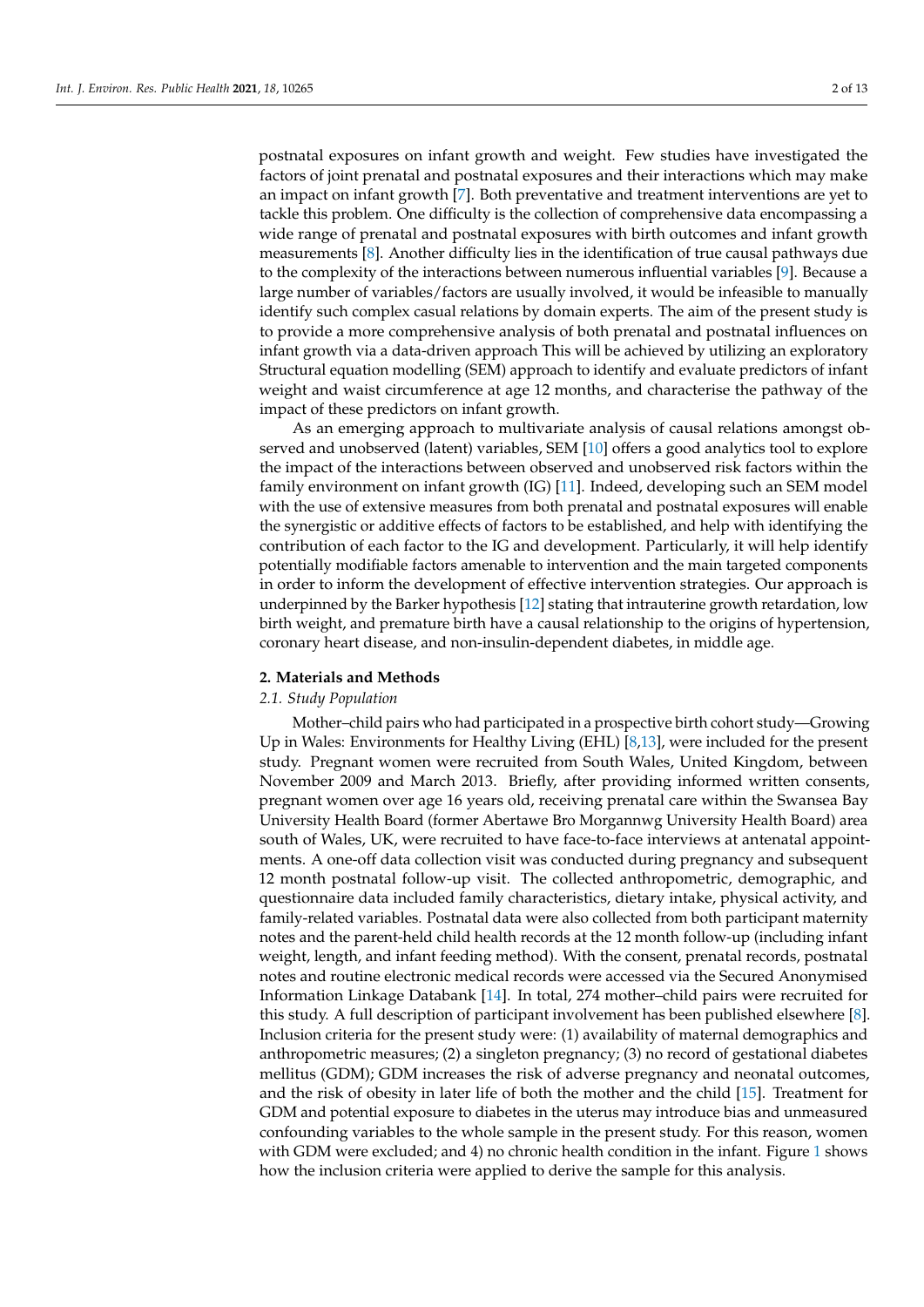<span id="page-2-0"></span>

**Figure 1.** Flow diagram depicting the exclusion of mother–child pairs in the present study**. Figure 1.** Flow diagram depicting the exclusion of mother–child pairs in the present study.

## *2.2. Studied Variables 2.2. Studied Variables*

Table S1 (see online Supplementary File) provides an in-depth account of studied  $\frac{1}{2}$ variables outlining details of assessment and time points of collection. Questionnaire data provided information on maternal age at delivery, annual household income, monthly provided information on maternal age at delivery, annual household income, monthly allowance payments, marital status, ethnicity, highest level of education and current em-ployment status. Data were also collected on frequency of maternal smoke exposure, ployment status. Data were also concerted on frequency of maternal smoke exposure, smoking status and alcohol consumption during pregnancy and maternal mental health smoking status and alcohol consumption during pregnancy and maternal mental health (based on a self-reported Kessler 6 score). Maternal pre-pregnancy BMI was recorded (based on a self-reported Kessler 6 score). Maternal pre-pregnancy BMI was recorded by by a midwife at 12 weeks gestation, and obtained from antenatal records. A seven-day, self-reported, diet diary provided average daily consumption of carbohydrates, protein, fat, variables outlining details of assessment and time points of collection. Questionnaire data allowance payments, marital status, ethnicity, highest level of education and current emsaturated fat and fibre during pregnancy. Objective seven-day physical activity readings (during pregnancy (predominantly during the second or third trimester) and at 12-month follow-up) were recorded using a validated accelerometer—triaxial GENEActiv accelerometer [\[16\]](#page-11-7). The GENEActiv was mounted underneath clothes with good skin contacts on the wrist (mothers) or ankle (infants [\[17](#page-11-8)[,18\]](#page-11-9)) to collect the movements for each second at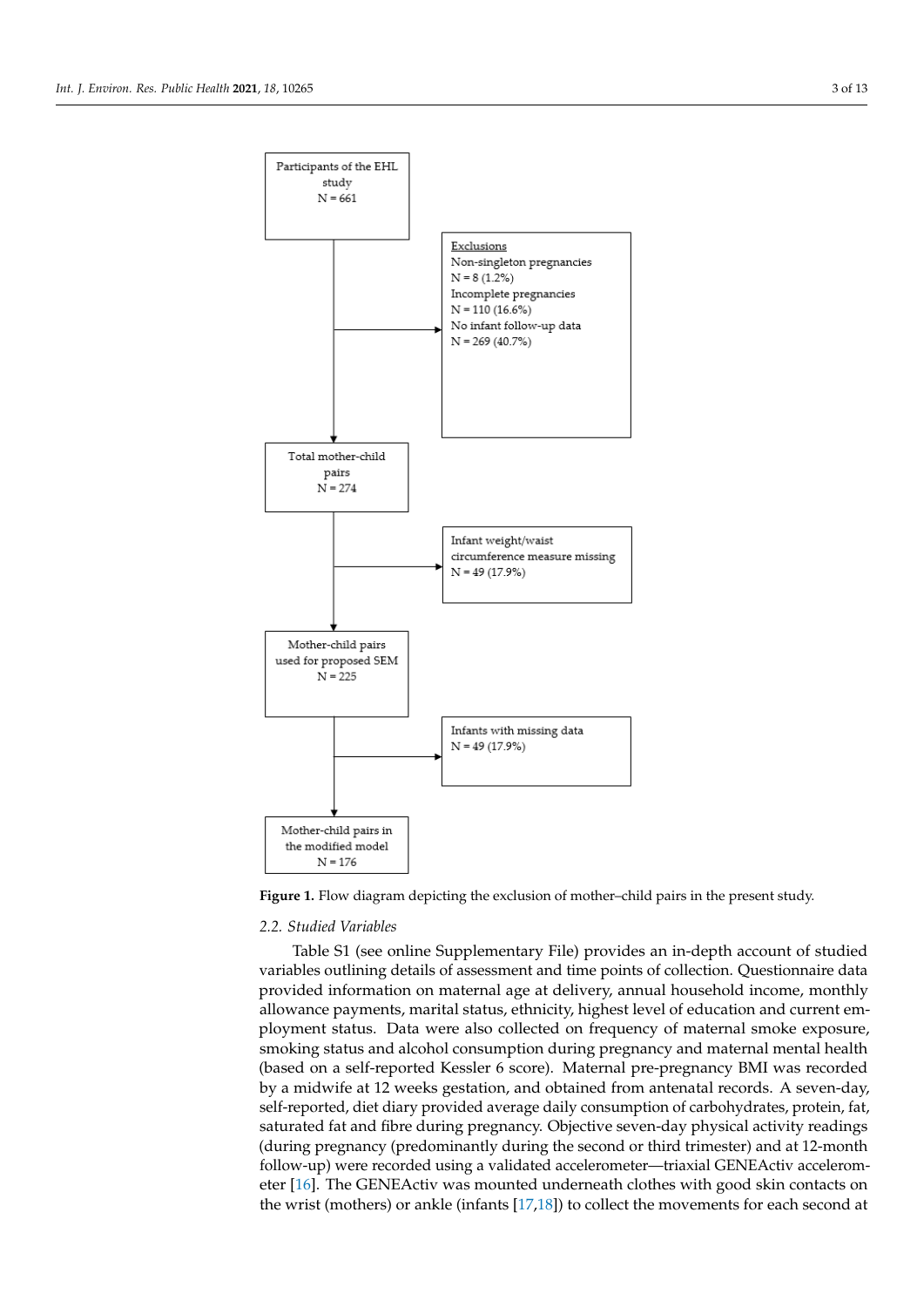100-Hz frequency. A more detailed explanation of GENEActiv accelerometer type, use and captured data have been described elsewhere [\[16\]](#page-11-7). A physical activity event detection algorithm [\[17\]](#page-11-8) was used to identify the wear and non-wear events.

Maternal height, weight, skinfold thickness (biceps, triceps, subscapular and suprailiac) and mid-arm circumference were measured during pregnancy. The mean gestation of women was 24.4 weeks (SD 1.6, range 6.3–35.1) when data collection occurred.

Birth weight, gestational age and Apgar scores (at 1 and 5 min) were obtained from medical notes recorded by a health visitor. These pieces of information were also available from clinical records. Average weight gain per week (from birth to 6 months) was calculated by taking a subsequent measure of weight from clinical records. At 12 months postpartum, follow-up questionnaires provided; details on any changes in maternal living circumstances, infant feeding practices (breastfeeding initiation and duration, weaning age and a 7-day food frequency questionnaire), sleep patterns, developmental stages (age of crawling and walking), physical activity patterns and TV viewing time. An experienced and trained researcher obtained infant anthropometric measures which also included length, and midarm circumference (as measured in the mother). Using such a data-driven approach, our analyses can produce a relatively simple model displaying causal pathways. Some studies have indicated the associations of infant weight and waist circumference with adverse health outcomes, such as future obesity and cardiovascular risk [\[16](#page-11-7)[–18\]](#page-11-9). A long-term study conducted by Schmidt et al. [\[19\]](#page-11-10) suggested that waist circumference, rather than the commonly used BMI measure, is the best clinical measure to predict a child's risk for cardiovascular disease and diabetes later in life.

Infants vary in size and shape as much as adults do. Different anthropometric parameters were developed [\[20\]](#page-11-11), weight and waist circumference are commonly used. In this paper, the study outcome, infant size, was a latent variable composed of a weight and waist circumference measure, obtained at the 12-month follow-up. Our model aimed to identify factors which were associated with a heavier infant with a larger waist circumference.

#### *2.3. Statistical Analyses*

A two-step statistical analyses approach was adopted for the present study: first, a series of regression analyses (enabling model specification, see Table S2), and second, a SEM approach. The SEM was carried out using STATA software (version 13.1) in order to examine the pathways between pre- and early post-natal influences and infant size at age 12 months. After testing the exploratory SEM model (Figure S1), the approach was strengthened to include only statistically significant pathways ( $p \leq 0.05$ ) (Figure [2\)](#page-4-0). To examine how well the sample's variance-covariance data fitted the SEM model, we used four fitting indexes: the Chi-square test (*X* 2 ), the Root Mean Square Error of Approximation (RMSEA), the Standardized Root Mean Square Residual (SRMR) and the Comparative Fit Index (CFI), and followed the cut-offs for good fitting models suggested by Hu et al. [\[21\]](#page-11-12). Maximum Likelihood of Missing Values (MLMV) was performed to enable subsequent analyses on a full data set, assuming missing at random (MAR). Subsequent models also incorporated gender.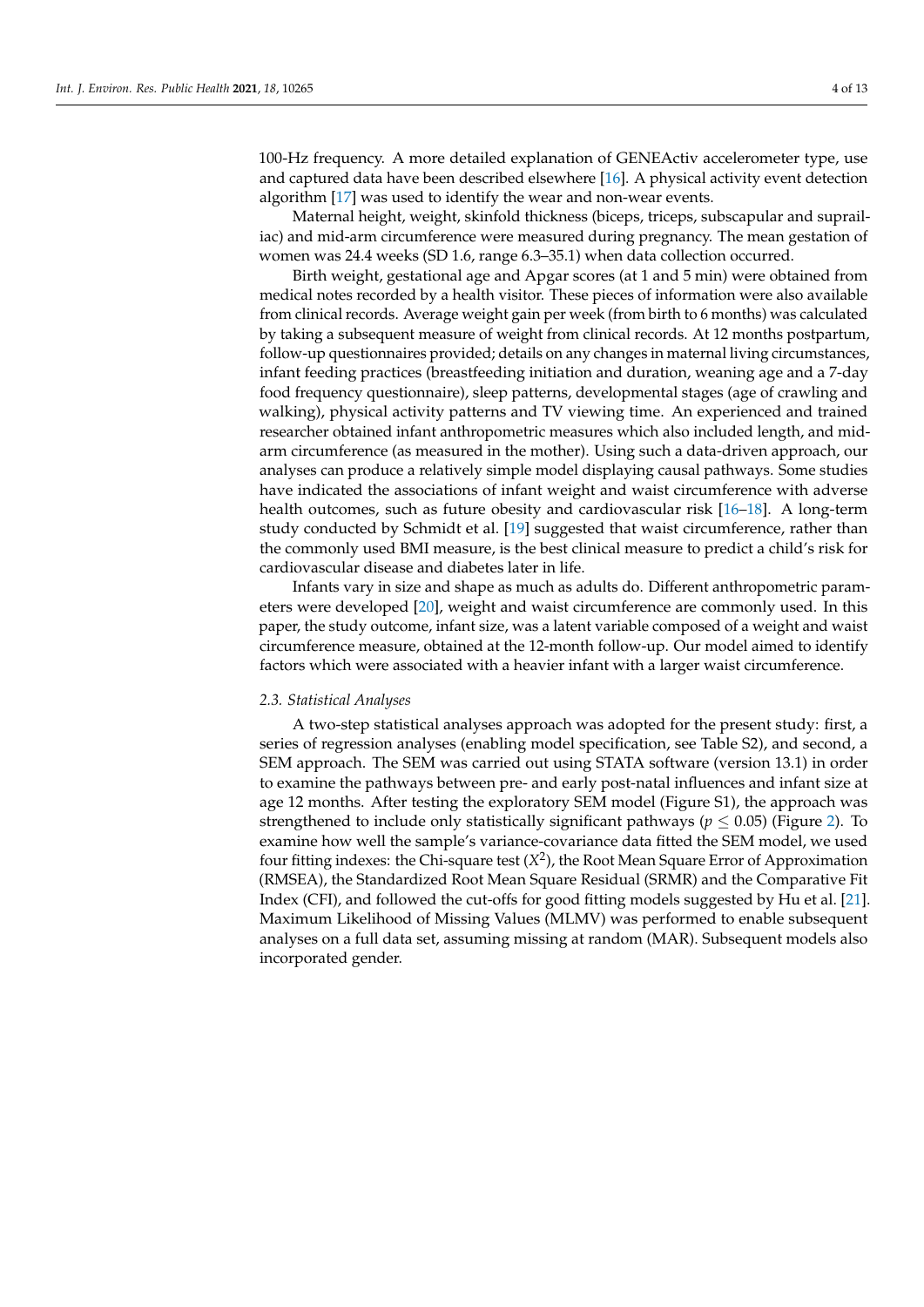

<span id="page-4-0"></span>Figure 2. Modified structural equation model displaying standardised coefficients ( $\chi^2$  (11) = 21.5,  $p$  < 0.05; RMSEA = 0.07; CFI = 0.94; SRMR = 0.05). mumBMI (mother's BMI at 12 weeks gestation), play (infant plays with parent or physically active games daily or less often), infantlength (length at age 12 months), babybread (infant consumes carbohydrates daily or less often), fizzydrinks (infant consumes carbonated drinks daily or less often), weightgain (infant average weekly weight gain (g) from birth to 6 months), infantsize (factor of infant waist circumference (infant wc) and infant weight, both measured at age 12 months).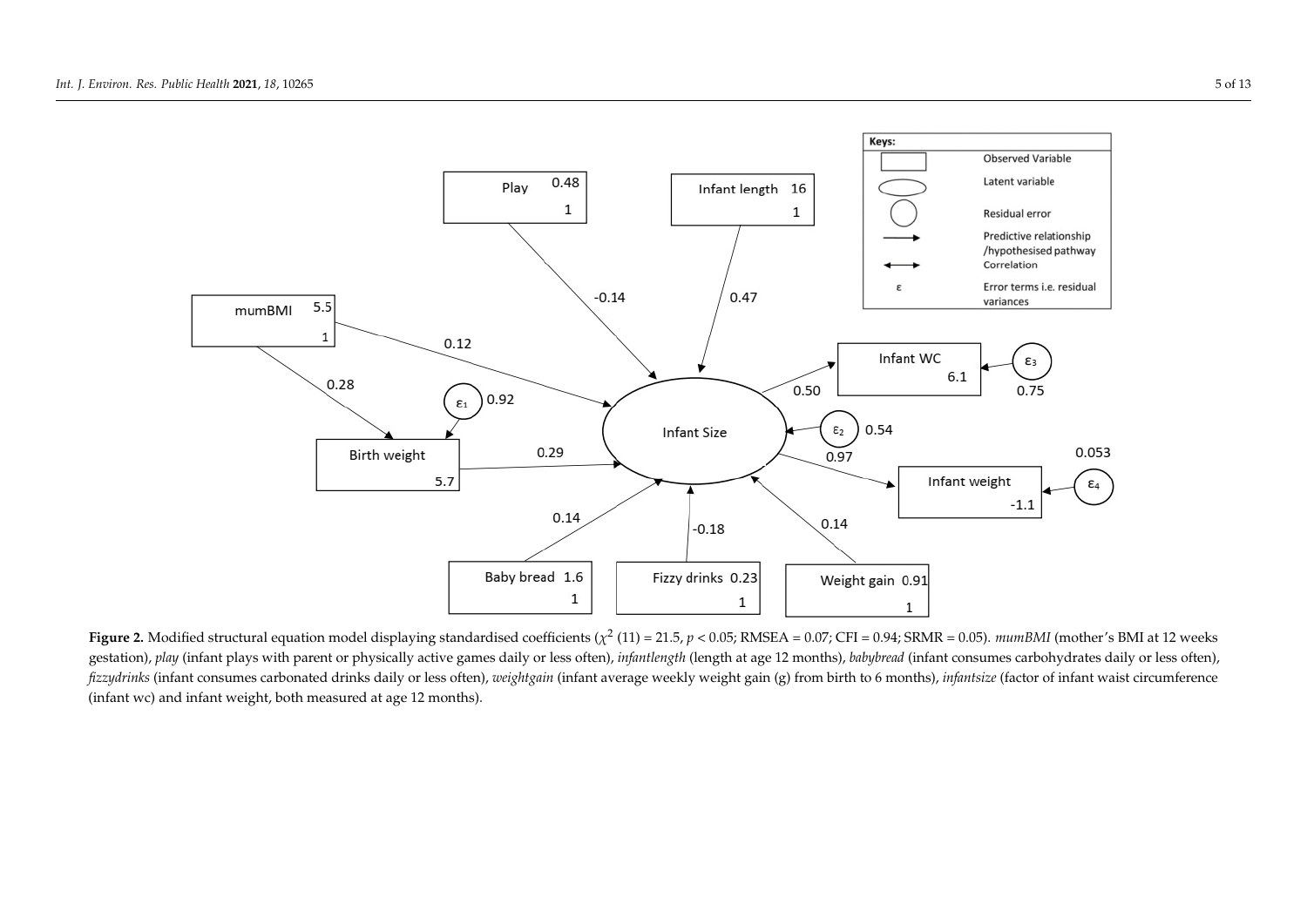#### **3. Results**

*3.1. Description of the Data*

Table [1](#page-5-0) displays explanatory variables (prenatal and postnatal) for mothers and infants.

<span id="page-5-0"></span>**Table 1.** Characteristics of the total study population of mother–child pairs.

|                                        | Samples Available<br>N | Mean (SD) or $%$ |
|----------------------------------------|------------------------|------------------|
| <b>Maternal characteristics</b>        |                        |                  |
| Socio-demographics during pregnancy    |                        |                  |
| ge at delivery (years)                 | 264                    | 30.9(5.6)        |
| White ethnicity                        | 270                    | 89.5%            |
| First or higher degree attained        | 201                    | 50.2%            |
| Household income <£15,000              | 238                    | 21.0%            |
| Full time employment                   | 267                    | 43.1%            |
| Smoked during pregnancy                | 259                    | 15.8%            |
| Reproductive factors                   |                        |                  |
| Pre-pregnancy BMI $(kg/m2)$            | 274                    | 24.4 (4.7)       |
| Healthy weight                         | 149                    | 54.4%            |
| Overweight                             | 89                     | 32.5%            |
| Obese                                  | 36                     | 13.1%            |
| Number of children <1                  | 274                    | 83.10%           |
| Socio-demographics at 12 months        |                        |                  |
| Household income <£15,000              | 226                    | 20.8%            |
| Full time employment                   | 223                    | 25.6%            |
| Infant characteristics                 |                        |                  |
| Male                                   | 122                    | 52.6%            |
| Mean birth weight (kg)                 | 274                    | 3.4(0.5)         |
| % $<$ 2.5 kg                           | 5                      | 1.5%             |
| $\% > 4.0$ kg                          | 37                     | 13.5%            |
| Mean gestation (weeks)                 | 225                    | 39.6(1.5)        |
| % born <37 weeks                       | 8                      | 3.6              |
| $%$ born $>42$ weeks                   | 12                     | 5.3              |
| Mean weight gain 0-6 months (per week) | 187                    | 0.14(0.04)       |
| % Breastfed at birth                   | 228                    | 84.2%            |
| % Breastfed at age 12 months           | 227                    | 20.4%            |
| Mean Weight at 12 months (kg)          | 270                    | 9.8(1.2)         |

Weight, waist circumference and skinfold measurements at age 12 months were available for 270 (141 boys and 129 girls), 225 (122 boys and 103 girls) and 202 (111 boys and 91 girls) infants respectively. Eighteen per cent ( $n = 49$ ) of the sample did not have an outcome variable available and were excluded from the main SEM analyses.

Comparing maternal characteristics between those mothers who did ( $n = 274$ ) and did not ( $n = 269$ ) participate in the 12 month visit, mothers who did participate were; more likely to be older ( $p < 0.0001$ ) and to have received higher education (0.015, 95%CI: 0.1 to 0.2), less likely to smoke during pregnancy (Odds: 0.11, 95% CI: 0.03 to 0.2) and be primiparous (Odds: 0.13, 95% CI: 0.06 to 0.2). No significant differences were shown between ethnicity groups, pre-pregnancy BMI values, the proportion of mothers in full-time employment or those reporting an annual household income of less than £15,000.

Objective physical activity (measured by accelerometer) were available for 63 infants (25.5%) of which we examined the relationships between hours spent sedentary and intensity of time spent active with infant size. Although advised to wear the device for 7 days, only 6 days with 24 h data were used (as the home visit took place during the day, the first day did not provide a full 24 h). The average wear time was 4.5 days with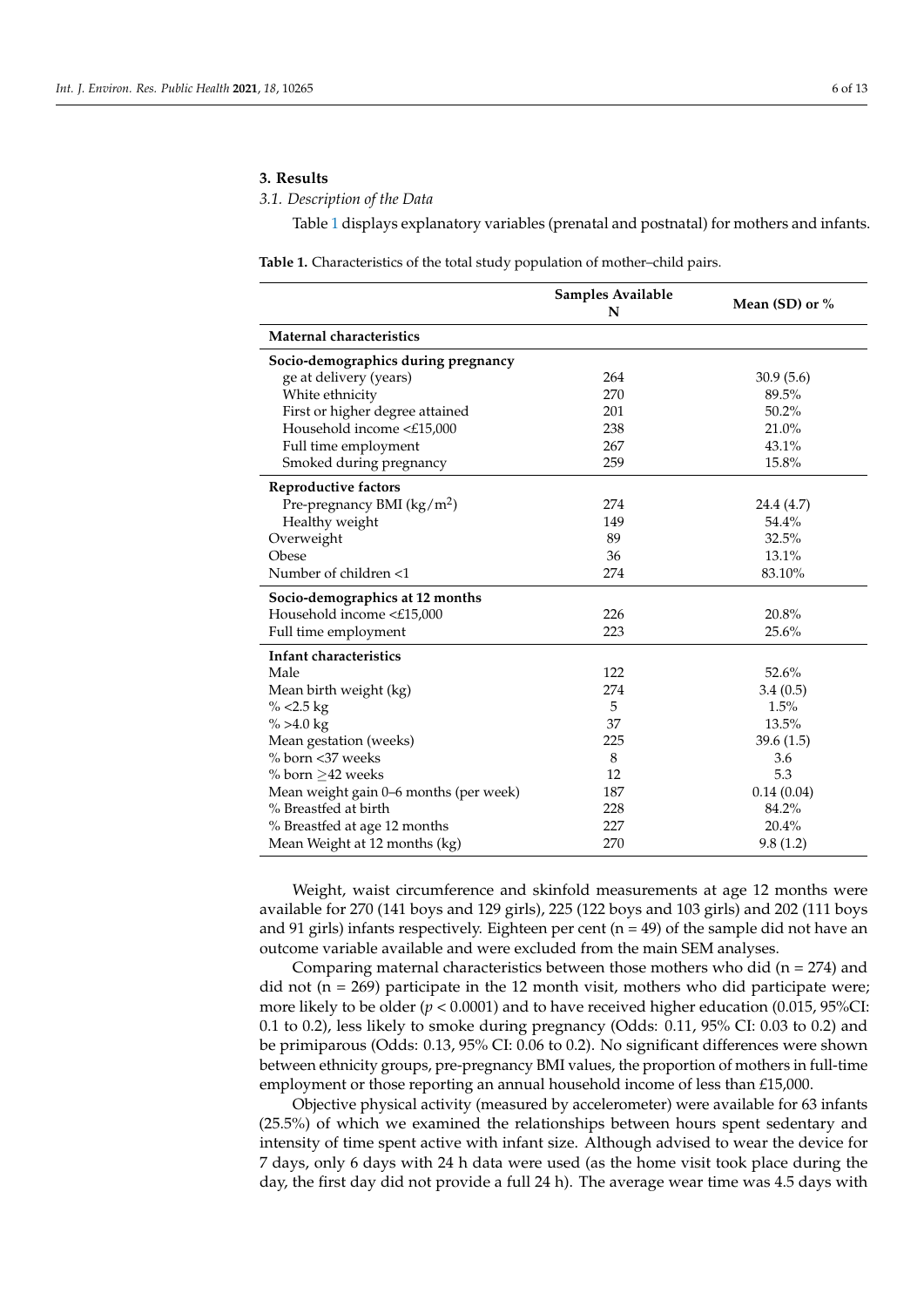55% of infants wearing the device for the full 6 days. On average infants were shown to be sedentary for 10.3 h per day (range 1.5–18.2 h). Of the infants with physical activity data, 49% had taken their first steps. No significant differences in the number of hours spent sedentary or the intensity of active periods were shown between the two groups. Examining the data for each gender, females spent less time being sedentary (mean 9.13 h (SD 5.2) vs. Mean 10.05 (SD 5.5)) and males showed a higher intensity during active periods (mean SVM 266,172 (SD 148,015) vs. 255,825 (SD 133,016)) however, neither finding reached statistical significance.

#### *3.2. Direct, Indirect and Total Effects from the SEM*

For the ease of interpretation, Figure [2](#page-4-0) displays the final model with accompanying standardised pathways affecting infant size (the standardised estimates are provided in Table [2\)](#page-6-0). Descriptive accounts for each variable are located at online supplementary Table S3. All path coefficients in the model were statistically significant at the level *p* < 0.05, signifying that each variable made a meaningful contribution to the model. The relationship noted between maternal weight (pre-pregnancy BMI) and infant size was of modest size  $(β = 0.12)$ . An indirect effect of pre-pregnancy BMI on infant size was evident with infant birth weight acting as a mediator ( $\beta = 0.08$ ). Self-reported infant consumption of carbonated drinks (β = −0.18) and lower levels of infant play (β = −0.14) were related to smaller infant size. Weight gain was not related to birth weight or any infant feeding measure. Notably, no pathway involving maternal physical activity or maternal diet was apparent within our final model.

<span id="page-6-0"></span>

| Parameter Estimate                                                                                                                            | <b>Modified Model</b> |                   | <b>Full Model</b> | <b>Gender Specific</b> |                  |
|-----------------------------------------------------------------------------------------------------------------------------------------------|-----------------------|-------------------|-------------------|------------------------|------------------|
|                                                                                                                                               | Unstandardised        | Standardised      |                   | <b>Males</b>           | <b>Females</b>   |
| N                                                                                                                                             | 176                   | 176               | 225               | 97                     | 79               |
| <b>Structural Model</b>                                                                                                                       |                       |                   |                   |                        |                  |
| Pre-pregnancy $BMI \geq birth$ weight                                                                                                         | 0.03(0.01)            | $0.28(0.07)$ ***  | $0.26(0.06)$ ***  | $0.26(0.1)$ *          | $0.31(0.1)$ *    |
| Birth weight $>$ Size<br>Infant length $>$ Size<br>Weight gain $\geq$ Size<br>$Play \geq Size$<br>Infant carbohydrate consumption $\geq$ Size | 1.3(0.34)             | $0.29(0.07)$ ***  | $0.32(0.05)$ ***  | $0.36(0.09)$ *         | $0.22(0.1)$ *    |
|                                                                                                                                               | 0.19(0.05)            | $0.47(0.06)$ ***  | $0.38(0.06)$ ***  | $0.52(0.1)$ *          | $0.4(0.1)$ *     |
|                                                                                                                                               | 0.73(0.27)            | $0.14(0.07)$ **   | $0.22(0.06)$ ***  | $0.12(0.1)$ *          | 0.12(0.1)        |
|                                                                                                                                               | $-0.72(0.36)$         | $-0.14(0.08)$ **  | $-0.09(0.06)$     | $-0.14(0.15)$ *        | $-0.15(0.1)$ *   |
|                                                                                                                                               | 0.65(0.31)            | $0.14(0.08)$ **   | $0.15(0.06)$ *    | $0.28(0.01)$ **        | $0.01(0.09)$ *   |
| Infant fizzy drink consumption $>$ Size                                                                                                       | $-1.66(0.64)$         | $-0.18(0.08)$ *** | $-0.16(0.06)$ *   | $-0.17(0.1)$ *         | $-0.25(0.1)$ *   |
| Pre-pregnancy $BMI \geq Size$                                                                                                                 | 0.06(0.03)            | $0.12(0.08)$ *    | $0.18(0.07)$ ***  | 0.1(0.1)               | $0.15(0.1)$ *    |
| Measurement model                                                                                                                             |                       |                   |                   |                        |                  |
| Size > Infant waist circumference                                                                                                             |                       | $0.5(0.09)$ ***   | $0.54(1.10)$ ***  | $0.49(0.08)$ ***       | $0.61(0.09)$ *** |
| $Size$ > Infant weight                                                                                                                        | 0.52(0.10)            | $0.97(0.12)$ ***  | $0.97(0.83)$ ***  | $0.89(0.11)$ ***       | $0.90(0.12)$ *** |

Unless stated all values are standardised with standard error in Parentheses, with  $p < 0.1$  (\*),  $p < 0.05$  (\*\*), and  $p < 0.001$  (\*\*\*); Fit indices- Full model: *X* 2 (11) = 22.5, *p* < 0.05; RMSEA = 0.07; CFI = 0.95; Gender-specific model: Males SRMR = 0.08, Coefficient Determinant (CD) = 0.48; Females SRMR = 0.14, CD = 0.46.

> The final model displays an improved goodness of fit (Table [3\)](#page-6-1); however, the significant chi-square value does not meet goodness of fit criteria. Comparing the other fit indices to generally accepted cut-offs, the RMSEA and SRMR appear to indicate reasonable model fit. The CFI value at 0.94 falls slightly below the newly devised threshold (acceptable threshold values greater than 0.95 [\[22\]](#page-11-13)) but exceeds the older threshold of 0.90 [\[21\]](#page-11-12).

> <span id="page-6-1"></span>**Table 3.** Goodness of fit statistics for the proposed and modified model with acceptable thresholds.

| <b>Fit Indexes</b> | <b>Proposed Model</b> | <b>Modified Model</b> | <b>Good Fit Level</b>     |
|--------------------|-----------------------|-----------------------|---------------------------|
| $X^2$ (df)         | $44.49(15)$ **        | $21.5(11)$ *          | Close to 0 ( $p < 0.05$ ) |
| <b>RMSEA</b>       | 0.11                  | 0.07                  | < 0.07                    |
| <b>CFI</b>         | 0.84                  | 0.94                  | >0.90                     |
| <b>SRMR</b>        | 0.06                  | 0.05                  | < 0.08                    |
|                    |                       |                       |                           |

 $\overline{\gamma}$  *p* < 0.05; \*\* *p* < 0.001.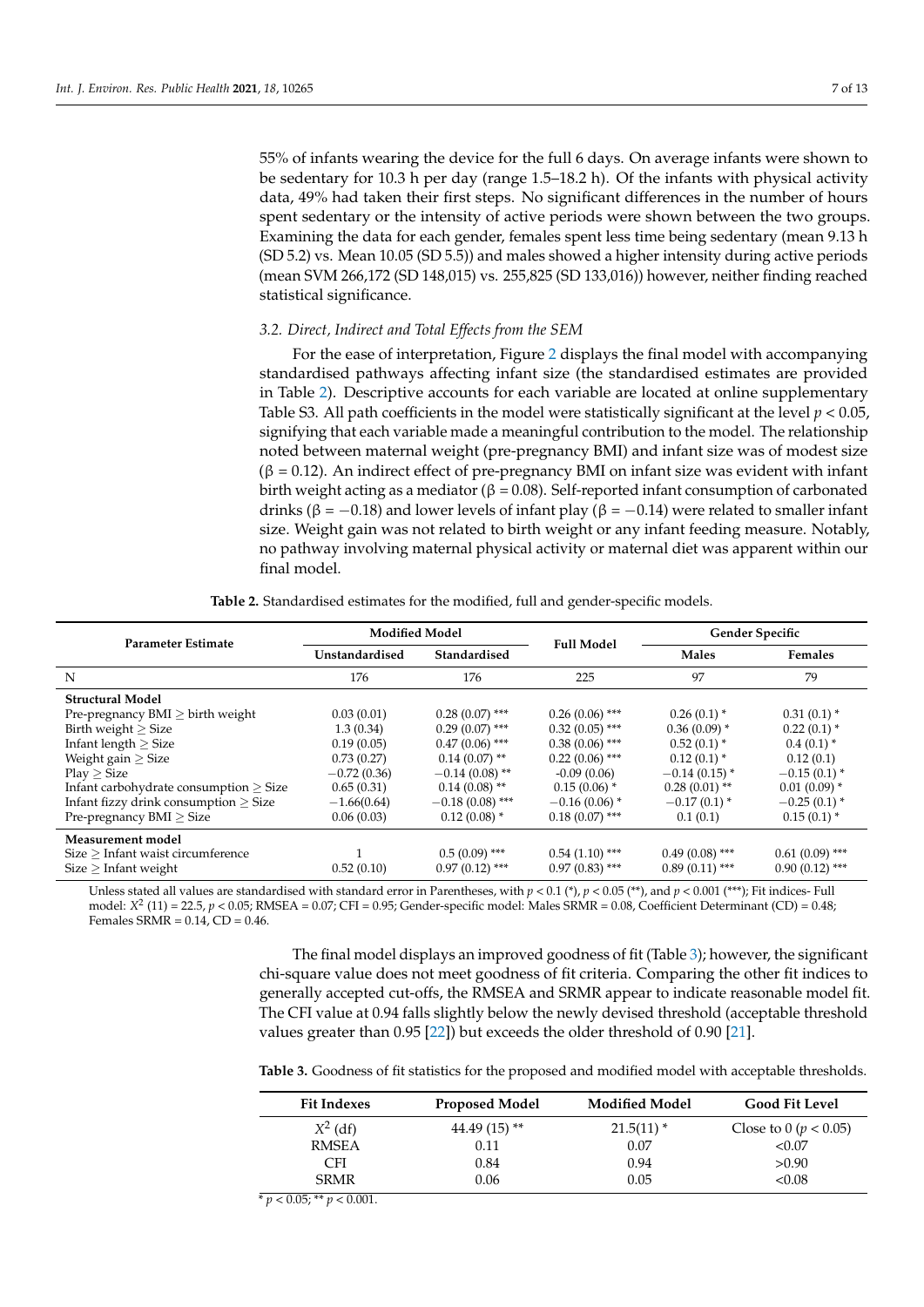#### *3.3. Modelling by Gender and Imputing Data*

Modelling by gender revealed the modest path coefficients, as the significance levels of most pathways dropped ( $p \geq 0.1$ ). Only carbohydrate consumption, for both genders and birth weight for boys (*p* < 0.05) remained significant predictors within the model. The goodness of fit indices of SD and SRMR (girls model only) reveals a poor fit for both genders whilst further analyses showed that infant carbohydrate consumption was significantly different between the two groups ( $X^2 = 4.02$ ,  $p < 0.05$ ). Using MLMV with all 225 motherchild pairs produced a similar model as that of the true data, demonstrating similar path coefficients and negative effects of infant play and carbonated drink consumption. Effect sizes for each variable within the latent construct remain unchanged. A noticeable difference is that infant-play no longer demonstrates a significant association with infant size. Table [2](#page-6-0) provides standardised estimates for the modified, full and gender-specific models.

#### **4. Discussion**

### *4.1. Prenatal Exposures*

Our model revealed that some maternal factors, such as age, ethnicity, education and income did not work significantly to predict early infant size, while the maternal pre-pregnancy BMI was an important factor affecting the infant size in both direct and indirect causal effects; the latter was mediated through infant birth weight. This finding is consistent with an existing study which evidenced that maternal BMI has a direct influence on infant and early childhood BMI growth [\[23\]](#page-11-14). In line with the existing evidence [\[24\]](#page-11-15), our finding suggests that infant size is not entirely attributed to exposures after birth, raising the concern about the current interventions and policies focusing solely on postnatal factors [\[25\]](#page-11-16). The association between maternal pre-pregnancy BMI and offspring birth weight has previously been attributed to processes underlying foetal programming as described by the Barker hypothesis [\[12\]](#page-11-3). Therefore, infants born larger (e.g., heavier rather than longer) are more likely to remain large (heavy with a larger waist size) throughout infancy and later years.

Demonstrating both a direct and indirect causal impact of maternal pre-pregnancy BMI on infant size, the observations from the present study are also indicative of a synergistic effect. It is possible that an underlying mechanism between genetic factors and the family environment ensues with intergenerational similarities manifesting through foetal development and similar maternal–offspring lifestyles. Previous studies have shown strong associations between maternal [\[26](#page-11-17)[,27\]](#page-11-18) food consumption, parental food consumption [\[27\]](#page-11-18), and offspring diet in the early years. Despite finding no influence of maternal dietary intake (during pregnancy or at 12 months) on infant dietary patterns within our study, our model provides the justification for further exploration. This finding is encouraging because it shows that measuring a single aspect of maternal health can enhance our understanding of future offspring size. In light of the high number of observations whereby mothers and infants reported undesirable dietary intakes at 12-months (e.g., a high number of crisps, biscuits and chocolate/sweets), future research is warranted to examine the infant diet. Such research is required to assess whether the same food products are shared between mothers and infants or whether infants are given specific infant brands. This would help shed greater light on the observed findings and the role of the shared familial environment.

Furthermore, this finding suggests that future interventions and policies should focus on reducing pre-pregnancy BMI in order to have an impact on the size of future offspring.

#### *4.2. Postnatal Growth*

Infant weight gain emerged as a significant predictor of infant size, independent of all other variables within our model. Due to the availability of weight measures and the level of missing data, we were unable to comment on specific phases or patterns of weight gain throughout infancy. Subsequently, our weight gain measure is a crude evaluation and does not reflect the process by which infants gained weight [\[28\]](#page-11-19). Nonetheless, our finding is supported by an abundance of literature detailing the significant association between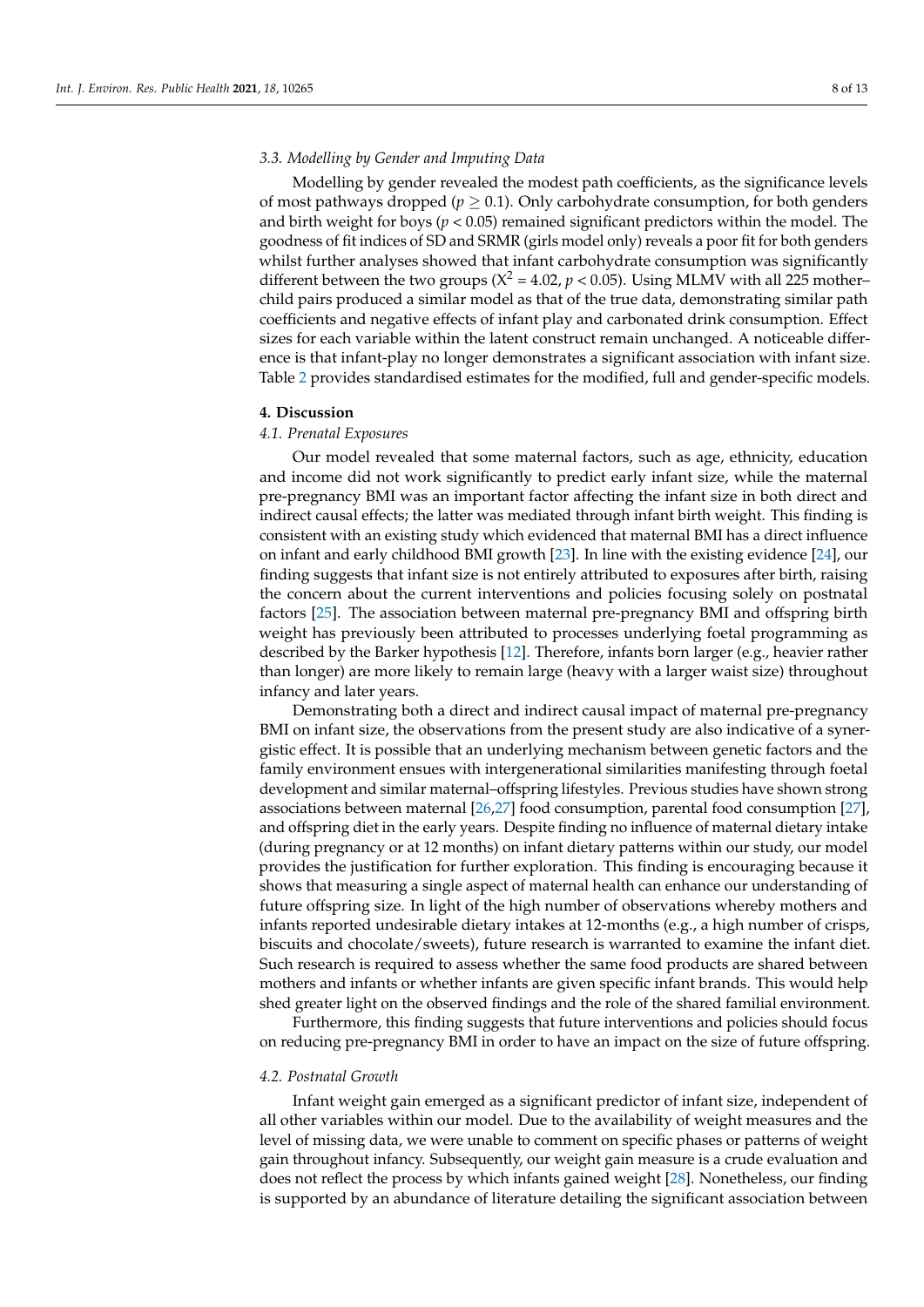increasing weight gain in early life and subsequent obesity risk [\[5](#page-10-4)[,29\]](#page-11-20). Given that our measure of infant size is a combination of infant weight and infant waist circumference, existing research which describes lower levels of central subcutaneous fat amongst exclusively breastfed children at ages 1–2 years further supports our findings [\[30\]](#page-11-21). Previous research detailing the effects of increasing infant length on weight gain [\[31\]](#page-11-22) could not explain our findings, as our model was inclusive of infant length at age 12 months.

#### *4.3. Postnatal Exposures*

Two infant dietary measures turned out to be important predictors of infant size. Firstly, our observed association between daily consumption of starchy foods and larger infant size could portray an effect of simple carbohydrates on increasing weight gain. It is speculated that infants who were introduced to a high quantity of carbohydrates too early in life are more likely to boost insulin secretion with recursive metabolic adaptations, and an increasing susceptibility to elevated weight gain and obesity later on in life [\[32\]](#page-11-23).

Our model examined smaller sizes amongst those infants consuming carbonated drinks (one or more days a week) when compared to those reporting no consumption. With approximately 43% of an infant's diet attributed to beverage intake at age 1 year [\[33\]](#page-11-24), it is possible that the consumption of carbonated drinks creates a 'fullness effect' in infants and in turn reduces the intake of milk and other nutritious food items. Recent findings from analyses of NHANES (National Health and Nutrition Examination Survey) data, have reported a displacement of milk with carbonated drinks in children aged 1 to 5 years [\[34\]](#page-11-25). Other studies have examined sweet drink consumption amongst a sample of preschool children aged 2–5 [\[35\]](#page-11-26) and 2–3 years [\[36\]](#page-12-0). Whereas Newby and colleagues [\[35\]](#page-11-26) found no significant associations between beverage consumption (soda, fruit juices and milk) and weight gain amongst low-income children, a retrospective study reported increasing weight gain amongst infants consuming 1 or more sweet drinks (soda, fruit drinks, juices and other sweetened beverages) per day [\[36\]](#page-12-0). However, associations between artificially sweetened beverage/sugar-sweetened beverage consumptions and risk of obesity were found for all children, not just low-income children [\[37\]](#page-12-1). With earlier findings showing that food preferences in children as young as age 2 are highly predictive of food choices in later childhood [\[33](#page-11-24)[,38\]](#page-12-2), it is important to educate mothers on healthy diet options for the infant, addressing both food and beverage choices.

No statistically significant differences in the number of hours spent sedentary or the intensity of active periods were found between females and males. Lower levels of infant physical activity were also associated with smaller infant size, that is, playing physically active games less than once a day was associated with lower weight and a smaller waist circumference. The observed effect size was comparative to the effect shown of starchy foods but in a counteractive fashion, revealing an inverse effect. A potential explanation for this association lends to previous research on bone properties. Research involving both children and adolescents has shown the benefits of physical activity on bone density [\[39\]](#page-12-3), which could explain the observed smaller sizes amongst less active infants. Total time spent partaking in weight-bearing activities, self-reported sports and play activities have been significantly related to bone mineral density amongst children as young as 5-years [\[39\]](#page-12-3). It is also possible that this association could portray differences in infant body composition [\[40\]](#page-12-4), with lower levels of muscle mass in those infants playing less often resulting in lower weights. Nonetheless, even using a weak proxy measure, our finding demonstrates that physical activity in children as young as 1 year of age, contributes to size in early life and should not be overlooked rather than solely focusing on dietary factors. Increasing infant activity could provide an avenue for combating adverse effects triggered by dietary factors.

#### *4.4. Strengths and Limitations*

The present study innovatively adopts an SEM approach to examine longitudinal data with prenatal and postnatal variables measured from early pregnancy to 1 year postpartum, providing a platform for analysis based on a life course approach. Using a data-driven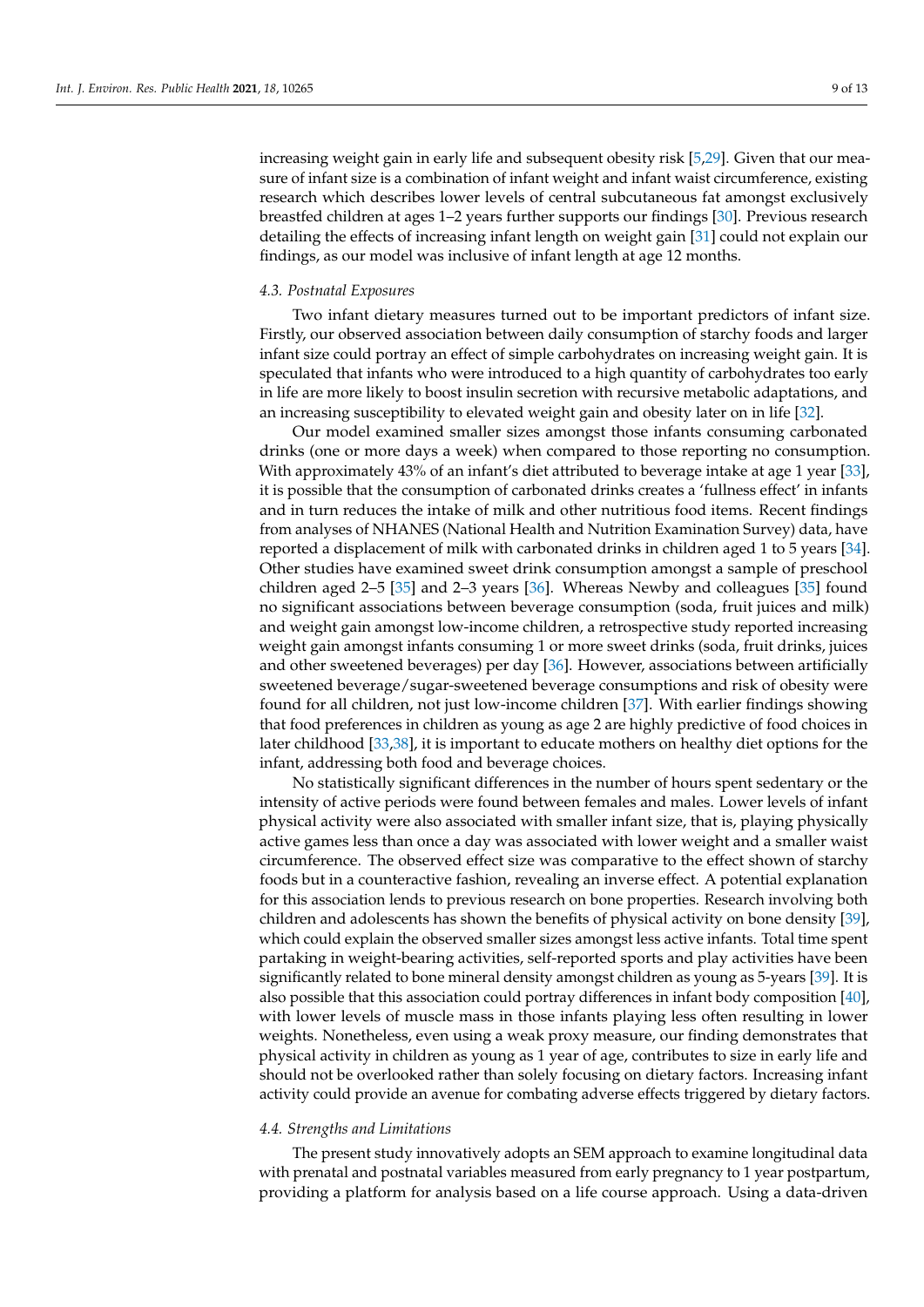approach, our analyses produced a relatively simple model displaying causal pathways of infant size. Modelling infant size as a latent variable, we were able to account for both increased weight and larger waist circumference, evading problems associated with collinearity. The majority of infant size did, however, consist of infant weight.

There are however some limitations with this analysis. First, due to the incompleteness of data, our model was based on a significantly reduced sample of the total study population. This could be a contributing factor to the model's goodness of fit estimations and also limited our ability to produce gender specific models. Nonetheless, the observed pathways were all significant and our model does provide a greater understanding of preand postnatal interactions. The high variation observed amongst infant sizes and measured factors also warrant the need for larger datasets to strengthen our observations and identify further pathways. Second, our studied population was predominantly white and well educated, with two thirds of women presenting as first time mothers at study enrolment. These characteristics limit the generalization of our findings to the wider population with diverse ethnic groups and lower education levels. Third, as with all cohort studies, we cannot rule out any potential effects of unmeasured variables within our model. Throughout our study design, we were unable to account for factors relating to the non-shared family environment, such as interactions with siblings and the influence of childcare arrangements. Additionally, no consideration was given to paternal factors. It is therefore possible that infant size is mediated by other factors which are not included within our study design.

Moreover, the reliance on mothers to provide all dietary data relating to child-feeding practices, infant dietary content, and their own diet during pregnancy and at 12 months is subject to limitations. Even though every effort was made to encourage mothers to record dietary data on a day-to-day basis, mothers often reported recall problems and completion of their diet diary over several days as opposed to daily. Within the infant dietary data, it was difficult to distinguish between infant specific items; therefore, it is possible that infants were consuming specific tailored brands and not adult products as assumed in the present study. As a result, our finding of smaller sizes with higher consumptions of carbonated drinks could be indicative of infants consuming carbonated drinks suitably lowered in sugar; however, this is speculative. Moreover, our ability to comment on the causal pathways involving infant dietary predictors is somewhat limited as infant dietary measures were obtained at the same time point as our study outcome. Finally, our measures of size did not look at body composition. High carbohydrates are associated with larger (overweight infants) but higher physical activity is associated with larger (more muscle) infants. This is speculative and is not based on body composition measurements. In addition, our measurements of infant physical activities did not consider some situations, such as the infants being picked up or carried.

#### *4.5. Implications*

The results of the present study suggest that future efforts aiming to prevent childhood obesity should focus on promoting healthy weights amongst women of childbearing age, by encouraging healthy diets and active lifestyles. In addition, public health programmes, such as the Healthy Child Programme, should include interventions that facilitate the adoption of healthy family lifestyle approaches. Further longitudinal, large-scale studies, involving in-depth dietary and physical activity assessments are needed to confirm our findings.

#### **5. Conclusions**

This study presented an SEM approach to evaluate the impact of prenatal and early postnatal factors as predictors of growth of infants at age 12 months. The research findings supported that promoting healthy weights amongst women of childbearing age is important in preventing childhood obesity, and increasing daily infant physical activity is just as important as the emphasis placed on the need for a healthy infant diet.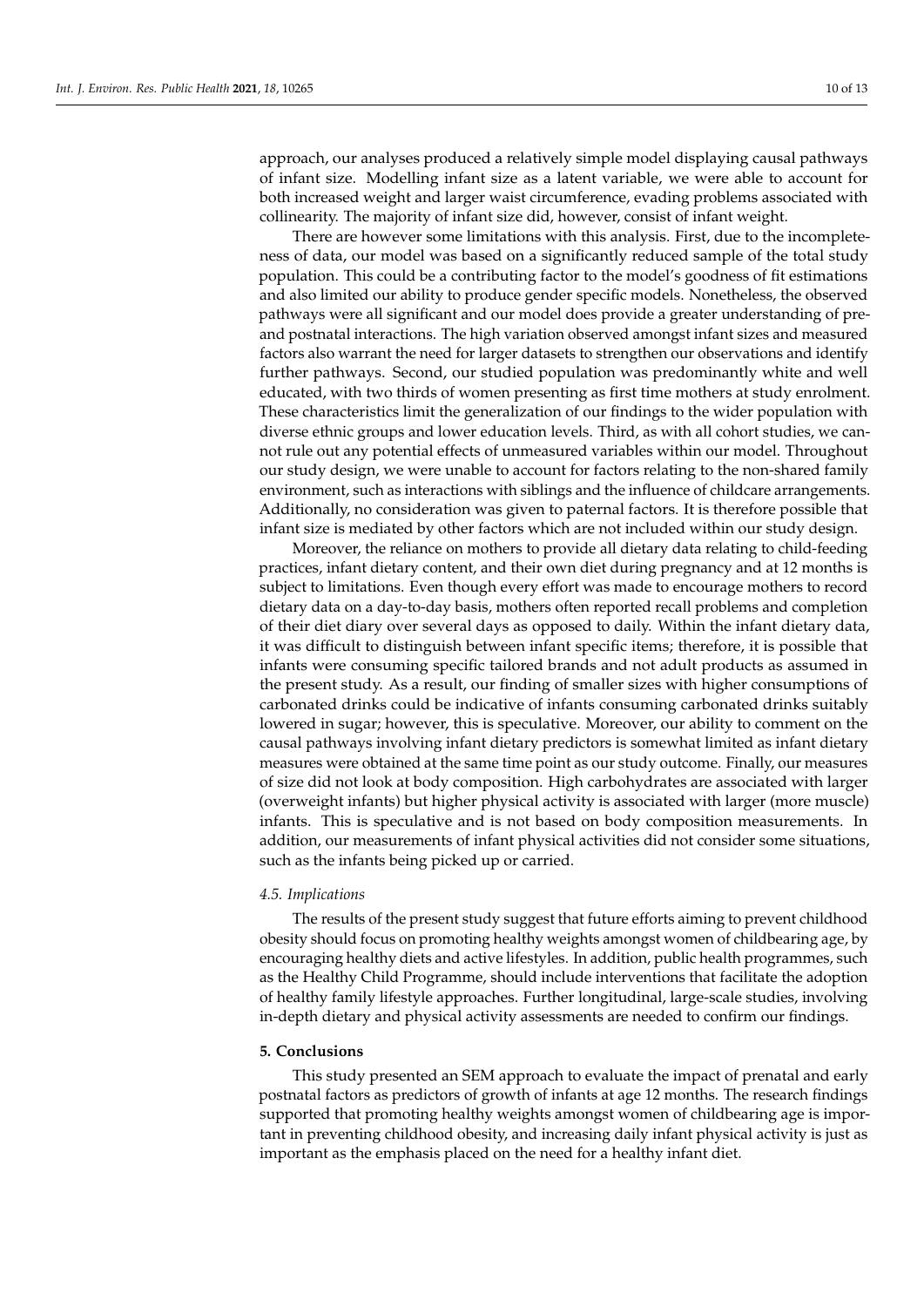Some machine learning methods have emerged to identify the causal features from the large dataset  $[41,42]$  $[41,42]$ . These could be a new way forward to analyse the current dataset for future work.

**Supplementary Materials:** The following are available online at [https://www.mdpi.com/article/10](https://www.mdpi.com/article/10.3390/ijerph181910265/s1) [.3390/ijerph181910265/s1,](https://www.mdpi.com/article/10.3390/ijerph181910265/s1) Figure S1: Exploratory structural equation model, Figure S2: Identifying pathways within the exploratory SEM. Note: All findings are reported as standardised coefficients. (a) Step 1: Testing the relation between maternal factors. (b) Step 2: Consideration of infant birth weight. (c) Step 3: Inclusion of infant sleep factors. (d) Step 4: Inclusion of infant feeding factors. Infant milk was removed from the model as it revealed the lowest significant association  $(p > 0.1)$ , thereafter infant consumption of convenience foods was removed (*p* > 0.1). (e) Step 5: Infant birth weight and weight gain relations, Table S1: Study variables outlining details of assessment and time points of collection, Table S2: Model Specification: Direct effect estimates for all variables with latent outcome—infant size, Table S3: Descriptive statistics for all variables included within the modified model.

**Author Contributions:** K.M. and S.T.B. designed the study's analytical design. K.M. performed all statistical analyses and wrote the preliminary draft of the manuscript. R.H. conducted data curation. S.T.B. and S.-M.Z. conceived statistical methods in modelling and imputation. R.A.L. and S.P. contributed to the interpretation of the data and implications for public health practice. S.-M.Z. led the revisions. All the authors revised the manuscripts for important intellectual content. All authors have read and agreed to the published version of the manuscript.

**Funding:** This work was supported by Swansea University, Public Health Wales NHS Trust, and Health and Care Research Wales. This analysis was undertaken with the support of the Farr Institute of Health Informatics Research (MR/K006525/1) and Health Data Research UK (NIWA1). This work was also supported by the National Centre for Population Health and Wellbeing Research (NCPHWR) via Health and Care Research Wales (grant ref. CA02). This research was also supported by the Centre for the Development and Evaluation of Complex Interventions for Public Health Improvement (DECIPHer), a UKCRC Public Health Research Centre of Excellence via joint funding (MR/KO232331/1) from the British Heart Foundation, Cancer Research UK, Economic and Social Research Council, Medical Research Council, the Welsh Government and the Wellcome Trust.

**Institutional Review Board Statement:** The study protocol and consent forms were approved by the South East Wales Research Ethics Committee for Wales (09/WSE02/37). Recruitment and subsequent research for the birth cohort study and for this current study were conducted following the principles embodied in the Declaration of Helsinki.

**Informed Consent Statement:** Informed consent was obtained from all subjects involved in the study.

**Data Availability Statement:** The use of raw data needs approval in advance. Supplementary Materials were provided.

**Conflicts of Interest:** The authors declare that they have no competing interest.

#### **References**

- <span id="page-10-0"></span>1. Fuemmeler, B.F.; Wang, L.; Iversen, E.S.; Maguire, R.; Murphy, S.K.; Hoyo, C. Association between Prepregnancy Body Mass Index and Gestational Weight Gain with Size, Tempo, and Velocity of Infant Growth: Analysis of the Newborn Epigenetic Study Cohort. *Child Obes.* **2016**. [\[CrossRef\]](http://doi.org/10.1089/chi.2015.0253)
- <span id="page-10-1"></span>2. Martorell, R. Improved nutrition in the first 1000 days and adult human capital and health. *Am. J. Hum. Biol.* **2017**. [\[CrossRef\]](http://doi.org/10.1002/ajhb.22952) [\[PubMed\]](http://www.ncbi.nlm.nih.gov/pubmed/28117514)
- <span id="page-10-2"></span>3. Walson, J.L.; Berkley, J.A. The impact of malnutrition on childhood infections. *Curr. Opin. Infect. Dis.* **2018**. [\[CrossRef\]](http://doi.org/10.1097/QCO.0000000000000448) [\[PubMed\]](http://www.ncbi.nlm.nih.gov/pubmed/29570495)
- <span id="page-10-3"></span>4. Ibrahim, M.K.; Zambruni, M.; Melby, C.L.; Melby, P.C. Impact of childhood malnutrition on host defense and infection. *Clin Microbiol. Rev.* **2017**. [\[CrossRef\]](http://doi.org/10.1128/CMR.00119-16) [\[PubMed\]](http://www.ncbi.nlm.nih.gov/pubmed/28768707)
- <span id="page-10-4"></span>5. Wright, C.M.; Marryat, L.; McColl, J.; Harjunmaa, U.; Cole, T.J. Pathways into and out of overweight and obesity from infancy to mid-childhood. *Pediatr. Obes.* **2018**. [\[CrossRef\]](http://doi.org/10.1111/ijpo.12427) [\[PubMed\]](http://www.ncbi.nlm.nih.gov/pubmed/29998577)
- <span id="page-10-6"></span>6. Campbell, M.K. Biological, environmental, and social influences on childhood obesity. *Pediatr. Res.* **2016**. [\[CrossRef\]](http://doi.org/10.1038/pr.2015.208)
- <span id="page-10-7"></span>7. Holdsworth, E.A.; Schell, L.M. Maternal-infant interaction as an influence on infant adiposity. *Am. J. Hum. Biol.* **2017**. [\[CrossRef\]](http://doi.org/10.1002/ajhb.23023)
- <span id="page-10-5"></span>8. Hill, R.A.; Brophy, S.; Brunt, H.; Storey, M.; Thomas, N.E.; Thornton, C.A.; Palmer, S.; Dunstan, F.; Paranjothy, S.; McClure, R.; et al. Protocol of the baseline assessment for the Environments for Healthy Living (EHL) Wales cohort study. *BMC Public Health* **2010**, *10*, 150. [\[CrossRef\]](http://doi.org/10.1186/1471-2458-10-150)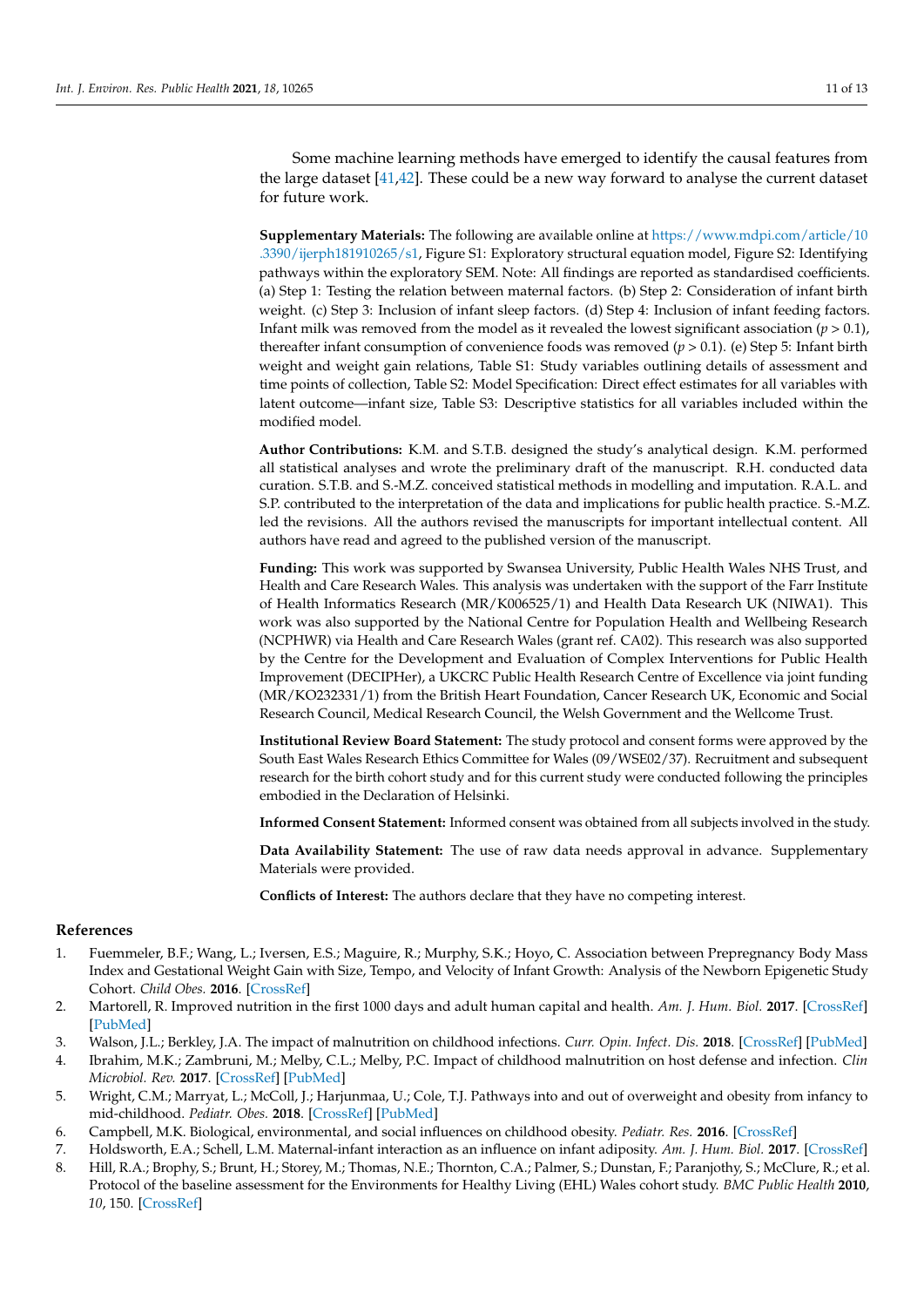- <span id="page-11-0"></span>9. Hernandez, L.; Blazer, D. *Committee on Assessing Interactions among Social Behavioral and Genetic Factors in Health*; Hernandez, L., Blazer, D., Eds.; The National Academies Press: Washington, DC, USA, 2006.
- <span id="page-11-2"></span>10. Kline, R.B. *Principles and Practice of Structural Equation Modeling*, 2nd ed.; The Guilford Press: New York, NY, USA, 2015.
- <span id="page-11-1"></span>11. Kaakinen, M.; Sovio, U.; Hartikainen, A.-L.; Pouta, A.; Savolainen, M.J.; Herzig, K.-H.; Elliott, P.; De Stavola, B.L.; Läärä, E.; Jarvelin, M.-R. Life course structural equation model of the effects of prenatal and postnatal growth on adult blood pressure. *J. Epidemiol. Community Health* **2014**, *68*, 1161–1167. [\[CrossRef\]](http://doi.org/10.1136/jech-2013-203661)
- <span id="page-11-3"></span>12. Barker, D.J. Fetal origins of coronary heart disease. *BMJ* **1995**, *311*, 171–174. [\[CrossRef\]](http://doi.org/10.1136/bmj.311.6998.171)
- <span id="page-11-4"></span>13. Raza, H.; Zhou, S.; Todd, C.; Christian, D.; Marchant, E.; Morgan, K.; Khanom, A.; Hill, R.; Lyons, R.A.; Brophy, S. Predictors of objectively measured physical activity in 12-month-old infants: A study of linked birth cohort data with electronic health records. *Pediatr. Obes.* **2019**, e12512. [\[CrossRef\]](http://doi.org/10.1111/ijpo.12512)
- <span id="page-11-5"></span>14. Lyons, R.A.; Jones, K.H.; John, G.; Brooks, C.J.; Verplancke, J.-P.; Ford, D.V.; Brown, G.; Leake, K. The SAIL databank: Linking multiple health and social care datasets. *BMC Med. Inform. Dec. Mak.* **2009**, *9*, 3. [\[CrossRef\]](http://doi.org/10.1186/1472-6947-9-3)
- <span id="page-11-6"></span>15. Damm, P.; Houshmand-Oeregaard, A.; Kelstrup, L.; Lauenborg, J.; Mathiesen, E.R.; Clausen, T.D. Gestational diabetes mellitus and long-term consequences for mother and offspring: A view from Denmark. *Diabetologia* **2016**. [\[CrossRef\]](http://doi.org/10.1007/s00125-016-3985-5) [\[PubMed\]](http://www.ncbi.nlm.nih.gov/pubmed/27174368)
- <span id="page-11-7"></span>16. Activinsights. Activinsights Ltd: GENEActiv Instructions. Available online: [https://www.activinsights.com/wp-content/](https://www.activinsights.com/wp-content/uploads/2014/03/geneactiv_instruction_manual_v1.2.pdf) [uploads/2014/03/geneactiv\\_instruction\\_manual\\_v1.2.pdf](https://www.activinsights.com/wp-content/uploads/2014/03/geneactiv_instruction_manual_v1.2.pdf) (accessed on 20 August 2021).
- <span id="page-11-8"></span>17. Zhou, S.-M.; A Hill, R.; Morgan, K.; Stratton, G.; Gravenor, M.; Bijlsma, G.; Brophy, S. Classification of accelerometer wear and non-wear events in seconds for monitoring free-living physical activity. *BMJ Open* **2015**, *5*. [\[CrossRef\]](http://doi.org/10.1136/bmjopen-2014-007447) [\[PubMed\]](http://www.ncbi.nlm.nih.gov/pubmed/25968000)
- <span id="page-11-9"></span>18. Hager, E.R.; Gormley, C.E.; Latta, L.W.; Treuth, M.S.; Caulfield, L.E.; Black, M.M. Toddler physical activity study: Laboratory and community studies to evaluate accelerometer validity and correlates. *BMC Public Health* **2016**, *16*. [\[CrossRef\]](http://doi.org/10.1186/s12889-016-3569-9) [\[PubMed\]](http://www.ncbi.nlm.nih.gov/pubmed/27600404)
- <span id="page-11-10"></span>19. Schmidt, M.D.; Dwyer, T.; Magnussen, C.G.; Venn, A.J. Predictive associations between alternative measures of childhood adiposity and adult cardio-metabolic health. *Int. J. Obes.* **2011**. [\[CrossRef\]](http://doi.org/10.1038/ijo.2010.205) [\[PubMed\]](http://www.ncbi.nlm.nih.gov/pubmed/20877285)
- <span id="page-11-11"></span>20. Shastry, C.; Bhat, B. Anthropometric measurements of newborns. *Int. J. Contemp. Pediatr.* **2015**. [\[CrossRef\]](http://doi.org/10.5455/2349-3291.ijcp20150505)
- <span id="page-11-12"></span>21. Hu, L.; Bentler, P. Cutoff criteria for fit indexes in covariance structure analysis: Conventional criteria versus new alternatives. *Struct. Equ. Model. A Multidiscip. J.* **1999**, *6*, 1–55. [\[CrossRef\]](http://doi.org/10.1080/10705519909540118)
- <span id="page-11-13"></span>22. Davis, C.; Levitan, R.D.; Smith, M.; Tweed, S.; Curtis, C. Associations among overeating, overweight, and attention deficit/hyperactivity disorder: A structural equation modelling approach. *Eat. Behav.* **2006**, *7*, 266–274. [\[CrossRef\]](http://doi.org/10.1016/j.eatbeh.2005.09.006)
- <span id="page-11-14"></span>23. Linabery, A.; Nahhas, R.W.; Johnson, W.; Choh, A.C.; Towne, B.; Odegaard, A.O.; Czerwinski, S.A.; Demerath, E.W. Stronger influence of maternal than paternal obesity on infant and early childhood body mass index: The Fels Longitudinal Study. *Pediatr. Obes.* **2013**. [\[CrossRef\]](http://doi.org/10.1111/j.2047-6310.2012.00100.x)
- <span id="page-11-15"></span>24. Birch, L.L.; Fisher, J.O. Mothers' child-feeding practices influence daughters' eating and weight. *Am. J. Clin. Nutr.* **2000**, *71*, 1054–1061. [\[CrossRef\]](http://doi.org/10.1093/ajcn/71.5.1054) [\[PubMed\]](http://www.ncbi.nlm.nih.gov/pubmed/10799366)
- <span id="page-11-16"></span>25. Sallis, J.F.; Cutter, C.L.; Lou, D.; Spoon, C.; Wilson, A.L.; Ding, D.; Ponkshe, P.; Cervero, R.; Patrick, K.; Schmid, T.L.; et al. Active Living Research: Creating and using evidence to support childhood obesity prevention. *Am. J. Prev. Med.* **2014**, *46*, 195–207. [\[CrossRef\]](http://doi.org/10.1016/j.amepre.2013.10.019)
- <span id="page-11-17"></span>26. Robinson, S.; Marriott, L.; Poole, J.; Crozier, S.; Borland, S.; Lawrence, W.; Law, C.; Godfrey, K.; Cooper, C.; Inskip, H.; et al. Dietary patterns in infancy: The importance of maternal and family influences on feeding practice. *Br. J. Nutr.* **2007**, *98*, 1029–1037. [\[CrossRef\]](http://doi.org/10.1017/S0007114507750936) [\[PubMed\]](http://www.ncbi.nlm.nih.gov/pubmed/17532867)
- <span id="page-11-18"></span>27. Cooke, L.J.; Wardle, J.; Gibson, E.L.; Sapochnik, M.; Sheiham, A.; Lawson, M. Demographic, familial and trait predictors of fruit and vegetable consumption by pre-school children. *Public Health Nutr.* **2004**, *7*, 295–302. [\[CrossRef\]](http://doi.org/10.1079/PHN2003527) [\[PubMed\]](http://www.ncbi.nlm.nih.gov/pubmed/15003137)
- <span id="page-11-19"></span>28. Johnson, L.; Llewellyn, C.; Van Jaarsveld, C.H.; Cole, T.; Wardle, J. Genetic and Environmental Influences on Infant Growth: Prospective Analysis of the Gemini Twin Birth Cohort. *PLoS ONE* **2011**, *6*, e19918. [\[CrossRef\]](http://doi.org/10.1371/journal.pone.0019918)
- <span id="page-11-20"></span>29. Ong, K.K.; Loos, R.J. Rapid infancy weight gain and subsequent obesity: Systematic reviews and hopeful suggestions. *Acta Paediatr.* **2006**, *95*, 904–908. [\[CrossRef\]](http://doi.org/10.1080/08035250600719754)
- <span id="page-11-21"></span>30. Durmus, B.; Ay, L.; Duijts, L.; Moll, H.A.; Hokken-Koelega, A.C.S.; Raat, H.; Hofman, A.; Steegers, E.A.P.; Jaddoe, V.W.V. Infant diet and subcutaneous fat mass in early childhood. *Eur. J. Clin. Nutr.* **2012**, *66*, 253–260. [\[CrossRef\]](http://doi.org/10.1038/ejcn.2011.174)
- <span id="page-11-22"></span>31. Botton, J.; Heude, B.; Maccario, J.; Ducimetière, P.; Charles, M.A.; FLVS Study Group. Postnatal weight and height growth velocities at different ages between birth and 5 y and body composition in adolescent boys and girls. *Am. J. Clin. Nutr.* **2008**, *87*, 1760–1768. [\[CrossRef\]](http://doi.org/10.1093/ajcn/87.6.1760)
- <span id="page-11-23"></span>32. Aalinkeel, R.; Srinivasan, M.; Kalhan, S.C.; Laychock, S.G.; Patel, M.S. A dietary intervention (high carbohydrate) during the neonatal period causes islet dysfunction in rats. *Am. J. Physiol. Endocrinol. Metab.* **1999**, *277*, E1061–E1069. [\[CrossRef\]](http://doi.org/10.1152/ajpendo.1999.277.6.E1061)
- <span id="page-11-24"></span>33. Skinner, J.D.; Ziegler, P.; Ponza, M. Transitions in infants' and toddlers' beverage patterns. *J. Am. Diet. Assoc.* **2004**, *104* (Suppl. 1), s45–s50. [\[CrossRef\]](http://doi.org/10.1016/j.jada.2003.10.027)
- <span id="page-11-25"></span>34. Fulgoni, V.; Quann, E. National trends in beverage consumption in children from birth to 5 years: Analysis of NHANES across three decades. *Nutr. J.* **2012**, *11*, 92. [\[CrossRef\]](http://doi.org/10.1186/1475-2891-11-92)
- <span id="page-11-26"></span>35. Newby, P.; Peterson, K.E.; Berkey, C.S.; Leppert, J.; Willett, W.C.; Colditz, G.A. Beverage consumption is not associated with changes in weight and body mass index among low-income preschool children in North Dakota. *J. Am. Diet. Assoc.* **2004**, *104*, 1086–1094. [\[CrossRef\]](http://doi.org/10.1016/j.jada.2004.04.020)